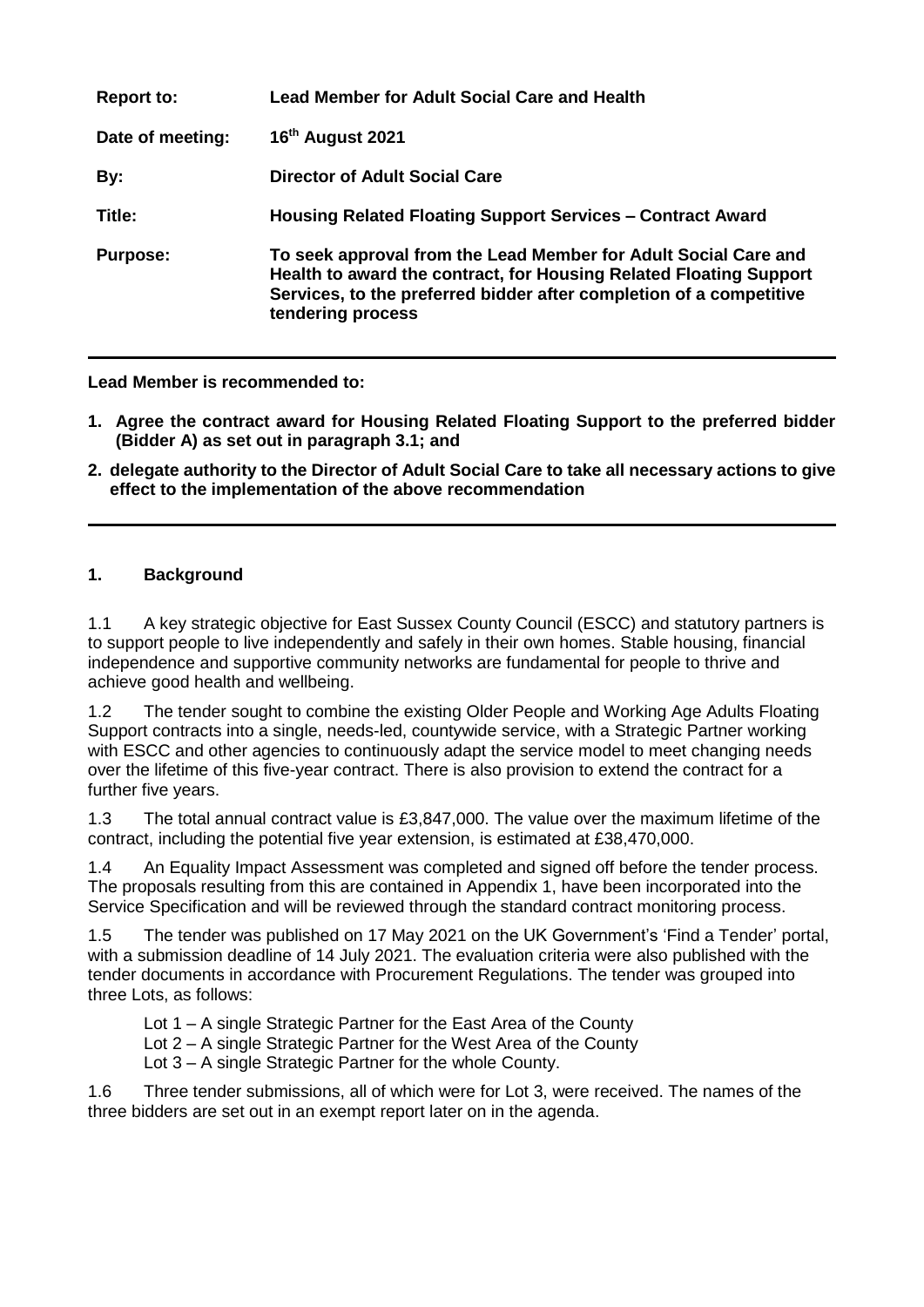### **2. Tender Evaluation Process**

2.1 Bidders were asked to provide further clarification to their responses where required and their scores re-evaluated if necessary.

2.2 The Evaluation Panel members comprised of representatives from ESCC Adult Social Care Commissioner, Children's Services, Orbis Procurement and Hastings Borough Council, representing all five Borough and District Housing Authorities.

2.3 The evaluation criteria were weighted as follows:

- Financial Integrity 15%
- Quality 85%, comprising the following:

| Service Model                                                             | 15% |  |
|---------------------------------------------------------------------------|-----|--|
| Service Management                                                        |     |  |
| Strategic Partner & Partnership Working                                   |     |  |
| Risk Management, Safeguarding and Complaints                              |     |  |
| Service Promotion, Client and Carer Engagement and Equality and Inclusion |     |  |
| Workforce                                                                 | 5%  |  |
| <b>Business Continuity</b>                                                | 5%  |  |
| Quality Monitoring and Performance Management                             |     |  |
| <b>Transition Plan</b>                                                    |     |  |
| Social Value                                                              |     |  |

2.4 Social Value was assessed based on the additional monetary value the Bidder commits to delivering during the life of the contract being tendered. It is in addition to the Services required under the Specification and accounted for 5% of the total score and was measured using the Orbis Social Value Charter.

# **3. Criteria for Contract Award**

3.1 Once the Tenders had been evaluated and clarifications made, final scores were calculated, and a spreadsheet was completed showing the total scores for each Provider. The breakdown of scores is shown in the table below:

| <b>Bidder</b>        | <b>QUALITY WEIGHTED</b><br><b>SCORE (80%)</b> | <b>SOCIAL VALUE WEIGHTED</b><br><b>SCORE (5%)</b> | <b>BID INTEGRITY</b><br><b>WEIGHTED SCORE</b><br>$15\%$ | <b>TOTAL %</b> |
|----------------------|-----------------------------------------------|---------------------------------------------------|---------------------------------------------------------|----------------|
| Bidder A (Preferred) | 64.00                                         | 1.83                                              | 11.25                                                   | 77.08          |
| <b>IBidder B</b>     | 48.00                                         | 5.00                                              | 11.25                                                   | 64.25          |
| Bidder C             | 47.00                                         | 2.51                                              | 11.25                                                   | 60.76          |

3.2 The preferred bidder has been appraised by ESCC Strategic Finance and the contract award would present no financial risk to the Council.

3.3 Bidders will be informed of the contract award decision on 23 August 2021 with a contract start date of 22 November 2021.

3.4 As the tender process is competitive, procurement regulations require that all bidders are informed of the tender outcome simultaneously and have the opportunity to review this, and to raise any concerns, during a standstill period. The award of contract cannot therefore be confirmed until the end of that standstill period and it could be problematic in terms of process and reputation to make public the winning bidder's identity before that point.